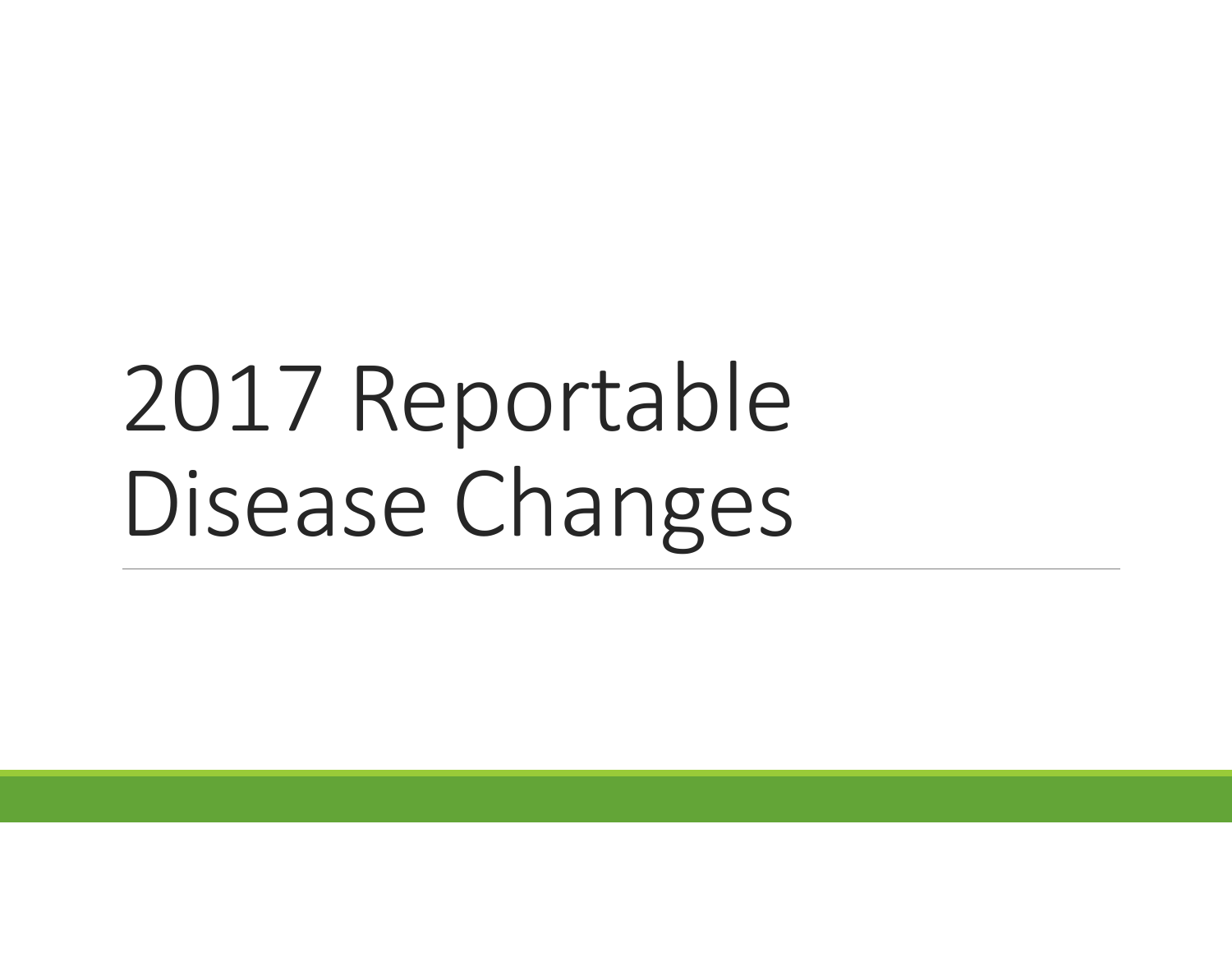# 2017 National Notifiable Diseases Changes

WWW.CDC.GOV/NNDSS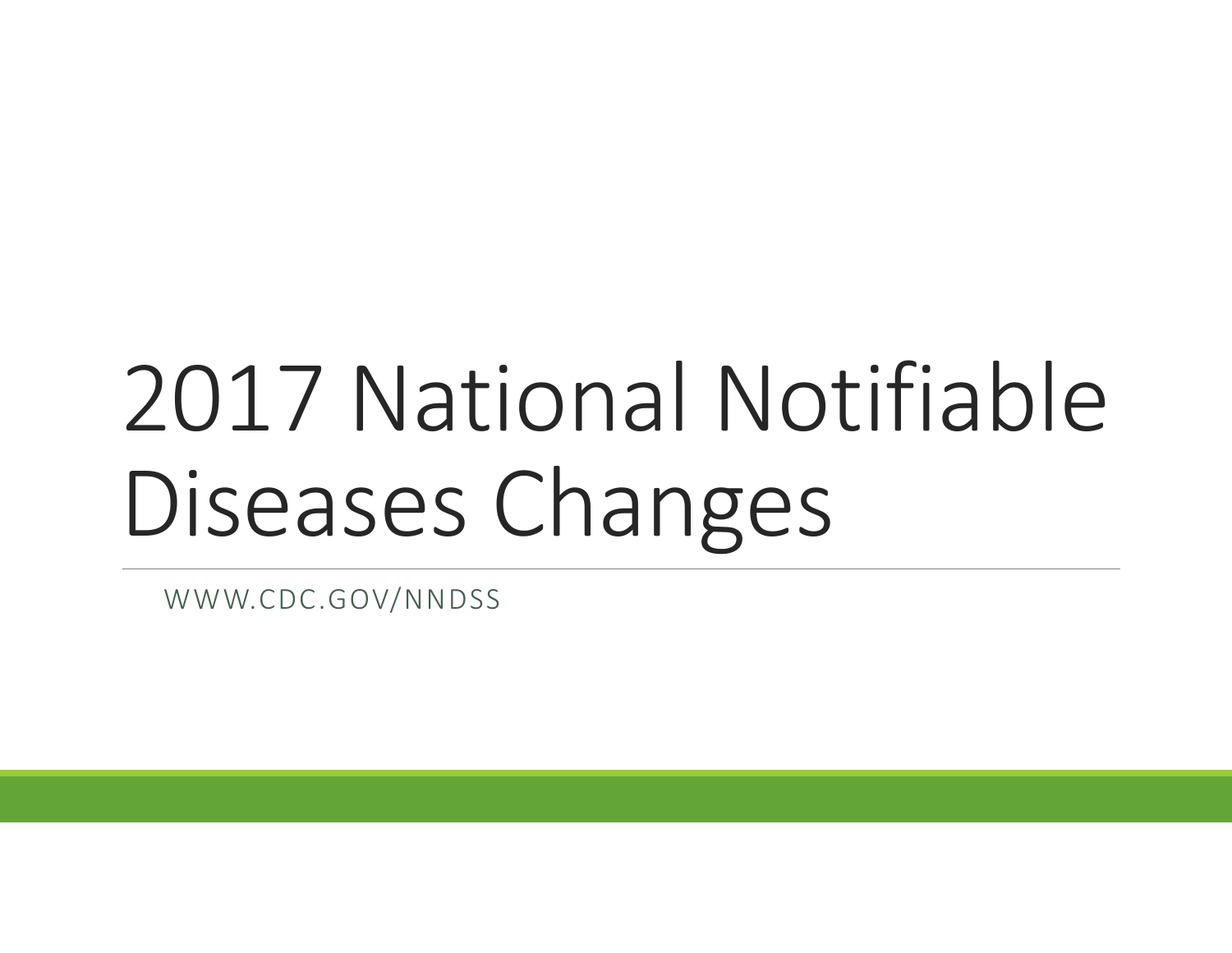### Salmonellosis

•Suspect case classification removed

- •Positive culture‐independent diagnostic testing (CIDT) results for *Salmonella* that are not culture‐confirmed will now be reported as probable cases
- •Illnesses among persons who are epidemiologically linked to <sup>a</sup> confirmed case or a probable case with supportive laboratory evidence will be classified as probable cases

•Criteria to distinguish <sup>a</sup> new case from an existing case:

- A case should not be counted as <sup>a</sup> new case if laboratory results were reported within 365 days of <sup>a</sup> previously reported infection in the same individual
- When two or more different serotypes are identified from one or more specimens from the same individual, each should be reported as <sup>a</sup> separate case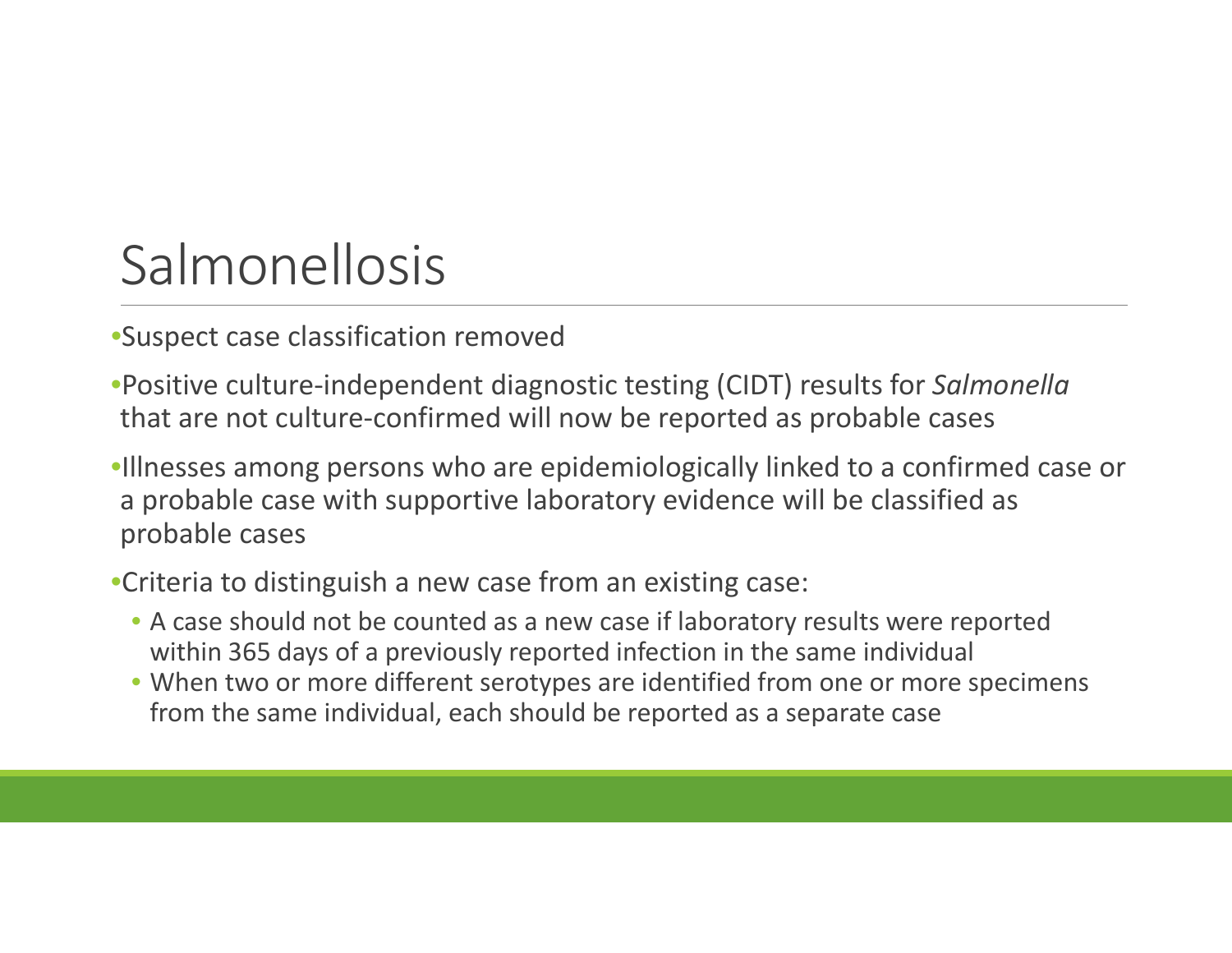### 2017 Salmonellosis Case Definition

#### •**Laboratory Criteria for Diagnosis**

- Supportive laboratory evidence: Detection of *Salmonella* spp. in <sup>a</sup> clinical specimen using <sup>a</sup> CIDT.
- Confirmatory laboratory evidence: Isolation of *Salmonella* spp. from <sup>a</sup> clinical specimen.

#### •**Epidemiologic Linkage**

• Probable: A clinically compatible case that is epidemiologically linked to <sup>a</sup> case that meets the supportive or confirmatory laboratory criteria for diagnosis.

- **Probable:** A case that meets the supportive laboratory criteria for diagnosis; **OR** <sup>a</sup> clinically compatible case that is epidemiologically linked to <sup>a</sup> case that meets the supportive or confirmatory laboratory criteria for diagnosis.
- **Confirmed:** A case that meets the confirmed laboratory criteria for diagnosis.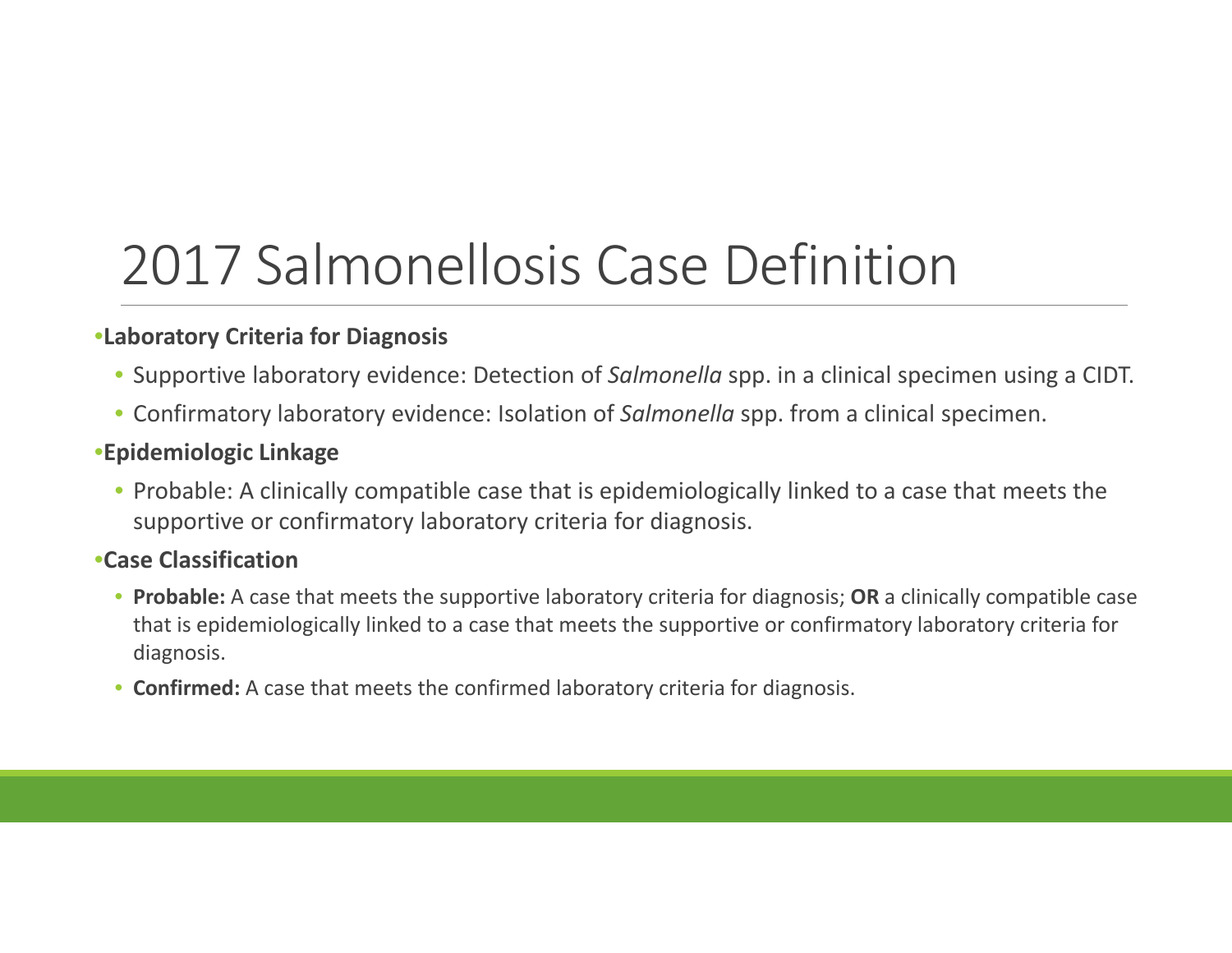## Shigellosis

#### •Suspect case definition removed

- •Laboratory criteria updated for <sup>a</sup> probable case of shigellosis to include detection of *Shigella* spp. or *Shigella*/Enteroinvasive Escherichia coli (EIEC) in <sup>a</sup> specimen use <sup>a</sup> CIDT
- •Criteria to distinguish <sup>a</sup> new case from an existing case:
	- A case should not be counted as new case if laboratory results were reported within 90 days of <sup>a</sup> previously reported infection
	- When two or more different serotypes are identified in one or more specimens from the same individual, each should be counted as <sup>a</sup> separate case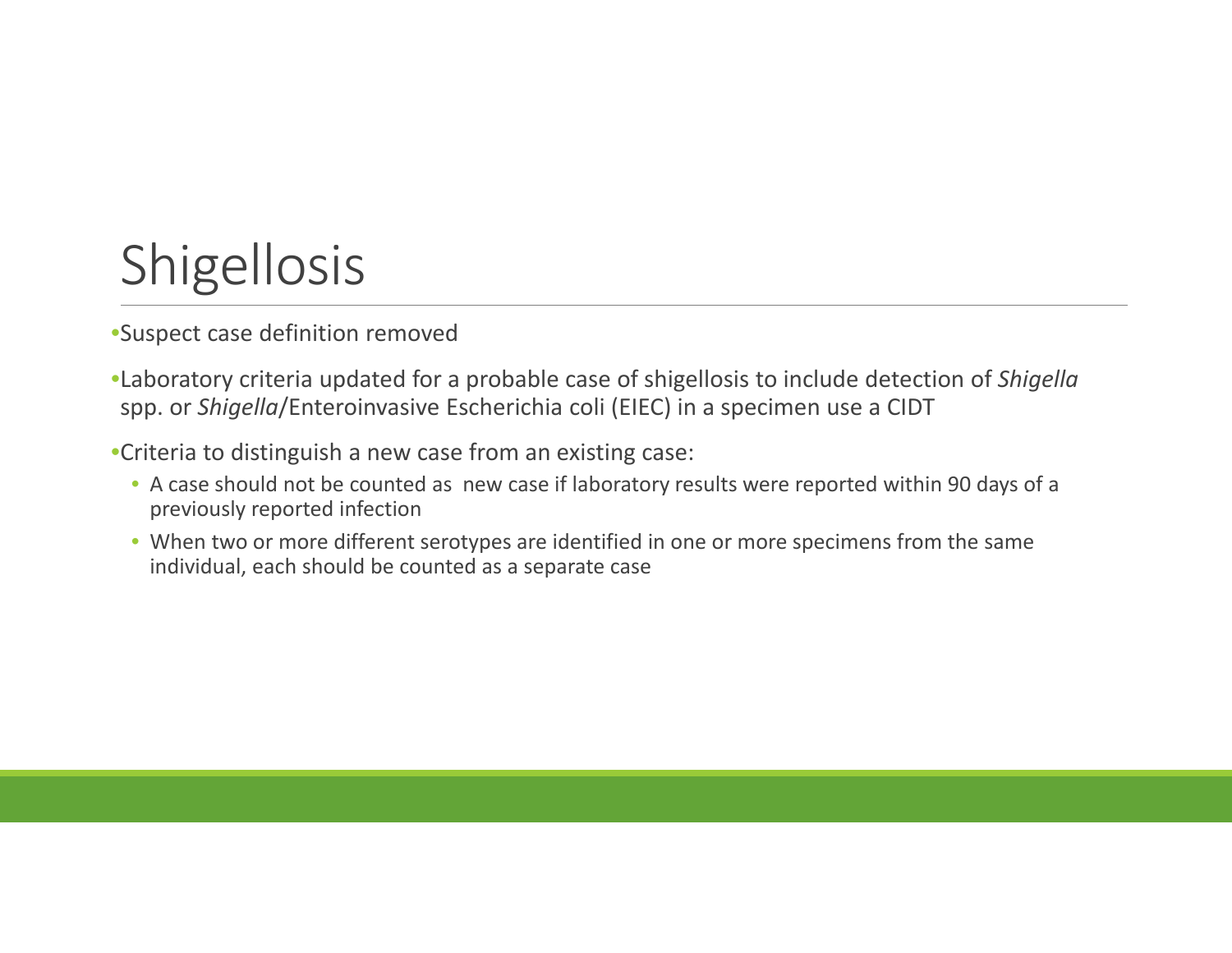### 2017 Shigellosis Case Definition

#### •**Laboratory Criteria for Diagnosis**

- Supportive laboratory evidence: Detection of *Shigella* spp. or *Shigella*/ enteroinvasive *E. coli* (EIEC) in <sup>a</sup> clinical specimen using <sup>a</sup> culture‐independent diagnostic testing (CIDT).
- Confirmatory laboratory evidence: Isolation of *Shigella* spp. from <sup>a</sup> clinical specimen.

#### •**Epidemiologic Linkage**

• A clinically compatible case that is epidemiologically linked to <sup>a</sup> case that meets the supportive or confirmatory laboratory criteria for diagnosis.

- **Probable:** A case that meets the supportive laboratory criteria for diagnosis; **OR** <sup>a</sup> clinically compatible case that is epidemiologically linked to <sup>a</sup> case that meets the supportive or confirmatory laboratory criteria for diagnosis.
- **Confirmed:** A case that meets the confirmed laboratory criteria for diagnosis.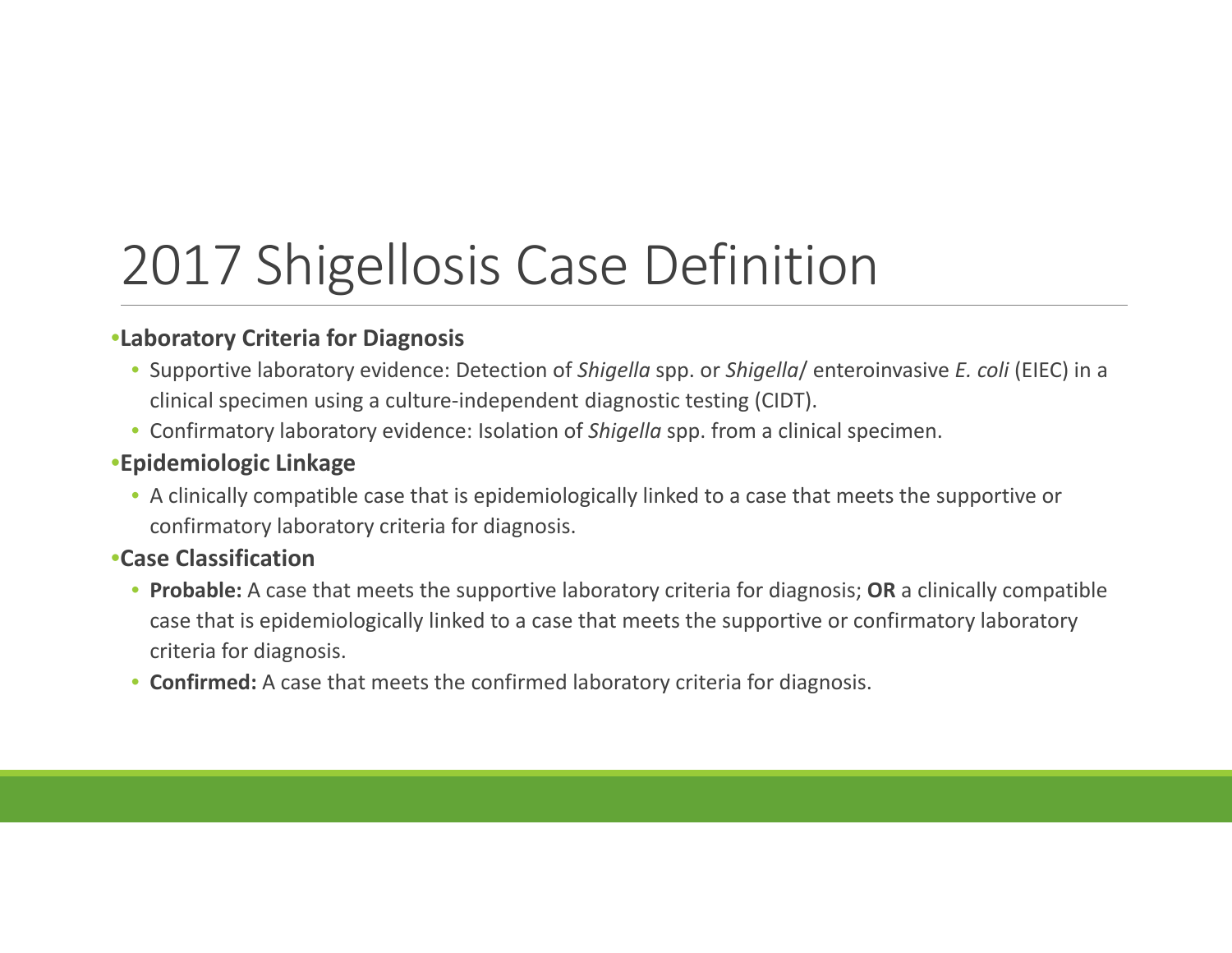### Vibriosis

- •Positive CIDT results for *Vibrio* that are not culture‐confirmed will now be reported as probable cases
- •Epidemiologically linked cases include cases that are clinically compatible and meet either the supportive or confirmatory laboratory criteria for diagnosis

•Criteria to distinguish <sup>a</sup> new case from an existing case:

- A case should not be counted as <sup>a</sup> new case if laboratory results were reported within 30 days of <sup>a</sup> previously reported infection
- When two or more different species of the family *Vibrionaceae* are identified in one or more specimens from the same individual, each should be reported as <sup>a</sup> separate case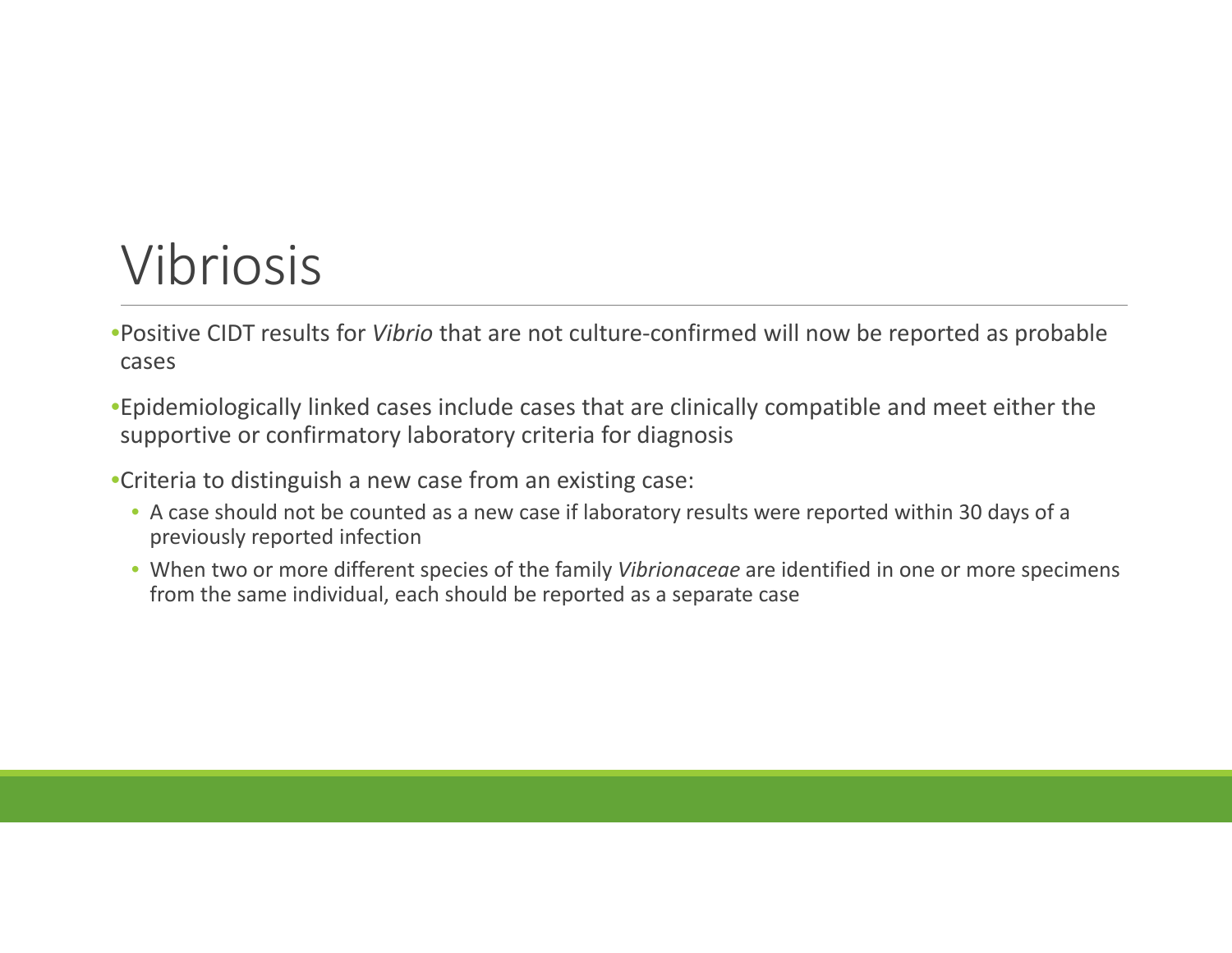### 2017 Vibriosis Case Definition

#### •**Laboratory Criteria for Diagnosis**

- Supportive laboratory evidence: Detection of <sup>a</sup> species of the family *Vibrionaceae* (other than toxigenic *Vibrio cholerae* O1 or O139, which are reportable as cholera) from <sup>a</sup> clinical specimen using <sup>a</sup> culture‐independent diagnostic test.
- Confirmatory laboratory evidence: Isolation of <sup>a</sup> species of the family *Vibrionaceae* (other than toxigenic *Vibrio cholerae* O1 or O139, which are reportable as cholera) from <sup>a</sup> clinical specimen.

#### •**Epidemiologic Linkage**

• A clinically compatible case that is epidemiologically linked to <sup>a</sup> case that meets the supportive or confirmatory laboratory criteria for diagnosis.

- **Probable:** A case that meets the supportive laboratory criteria for diagnosis, OR <sup>a</sup> clinically compatible case that is epidemiologically linked to <sup>a</sup> case that meets the supportive or confirmatory laboratory criteria for diagnosis.
- **Confirmed:** A case that meets the confirmed laboratory criteria for diagnosis.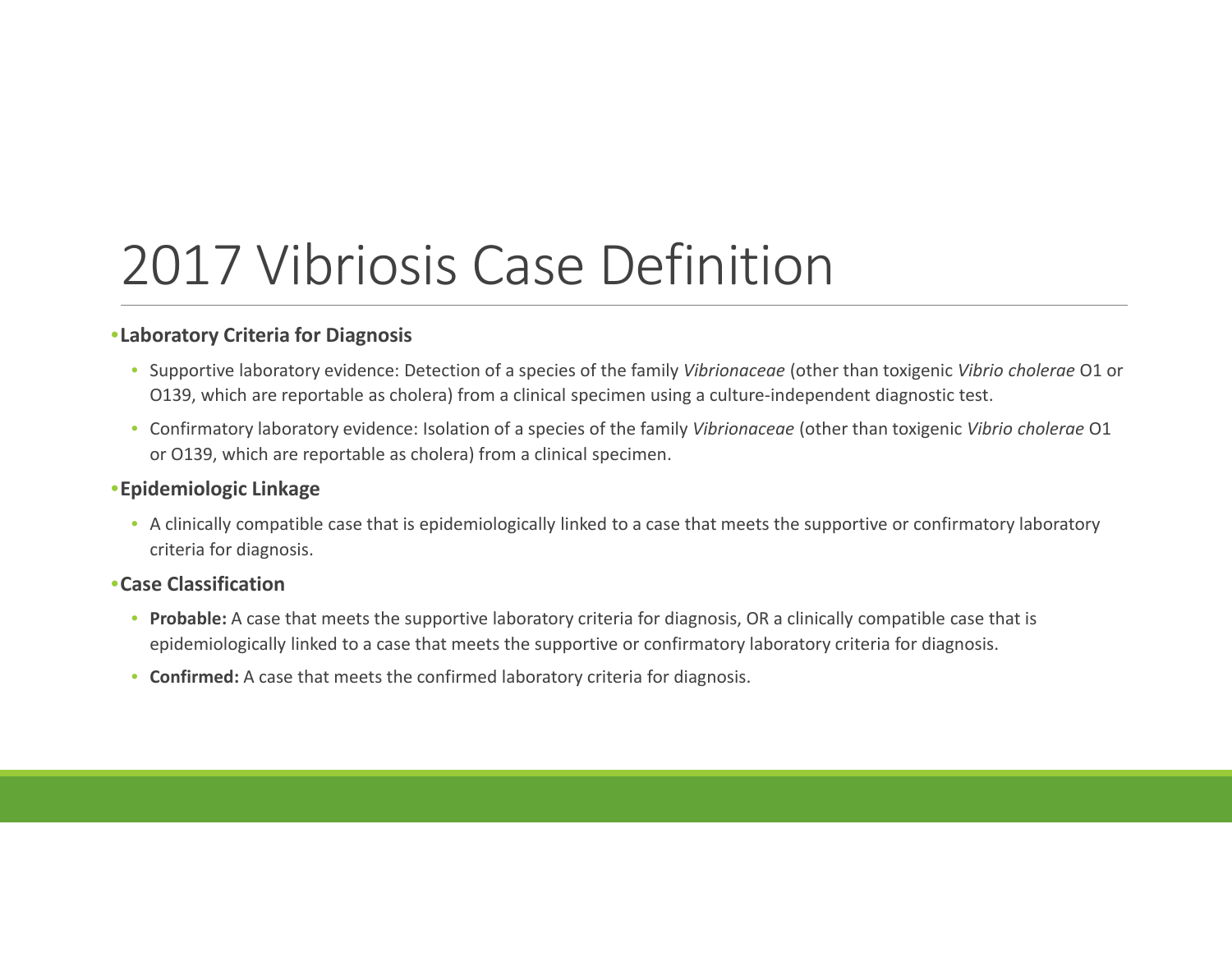### Perinatal Hepatitis B Virus Infection

•The clinical criteria for diagnosis now includes <sup>a</sup> specific age range for the patient

- •The laboratory diagnosis includes additional testing methods
- •The epidemiologic linkage criteria adds 'Born to Hepatitis B virus infected mother'
- •Confirmed cases now include specific age ranges for the patients as well as time frames for positive testing.

•New probable case definition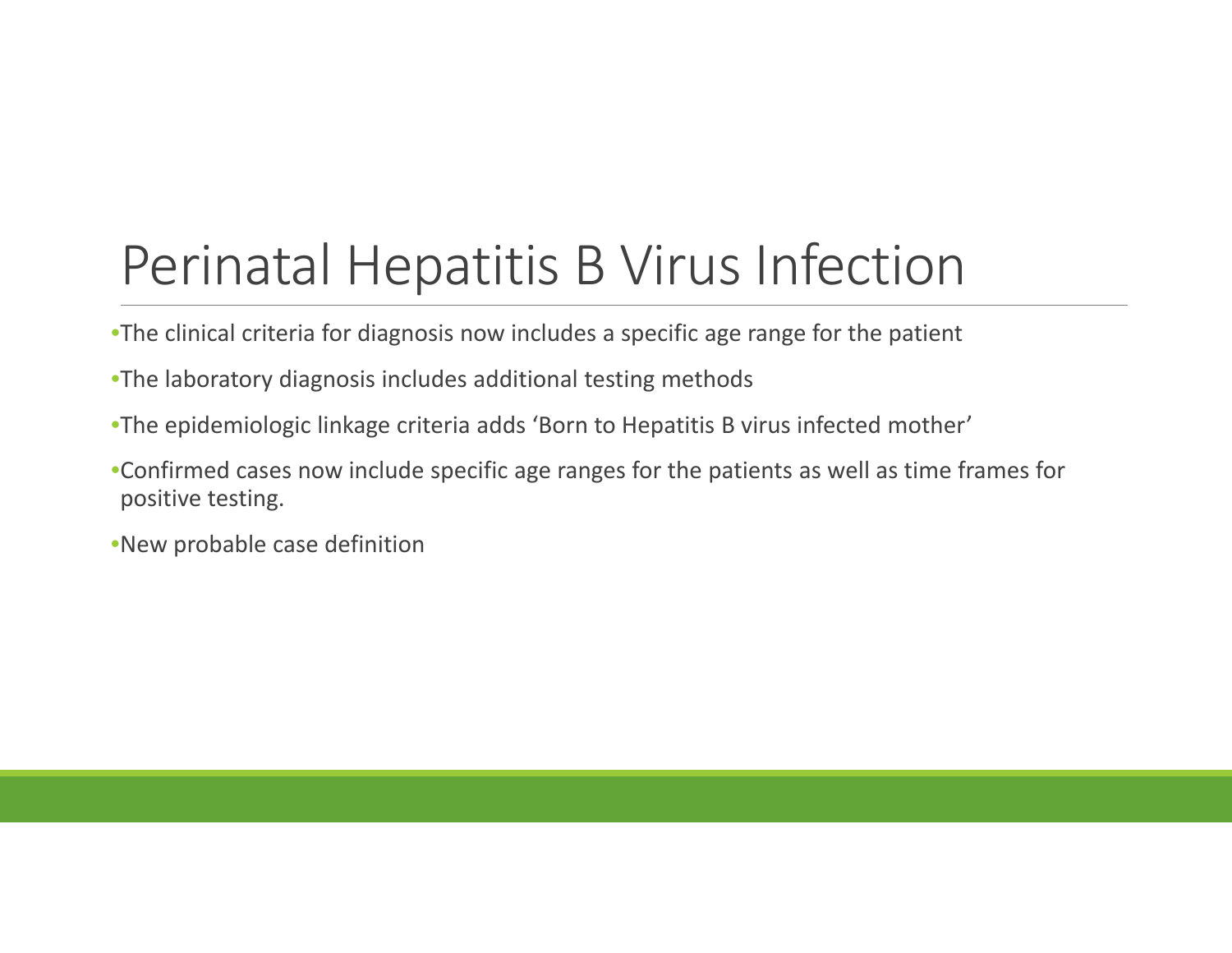### 2017 Perinatal Hepatitis B Case Definition

•**Clinical Criteria:** Perinatal HBV infection in <sup>a</sup> child ≤ 24 months of age may range from asymptomatic to fulminant hepatitis.

#### •**Laboratory Criteria for Diagnosis**

- Laboratory evidence of HBV infection in an infant consists of one or more of the following:
	- positive hepatitis B surface antigen (HBsAg) test (only if at least 4 weeks after last dose of Hep B vaccine)
	- positive hepatitis B <sup>e</sup> antigen (HBeAg) test
	- detectable HBV DNA
- •**Epidemiologic Linkage:** Born to <sup>a</sup> HBV‐infected mother.

- **Probable:** Child born in the US and positive for HBsAg at ≥ 1 month of age and ≤ 24 months of age OR positive for HBeAg or HBV DNA ≥9 months of age and ≤ 24 months of age, but whose mother's hepatitis B status is unknown (i.e. epidemiologic linkage not present).
- **Confirmed:** Child born in the US to <sup>a</sup> HBV‐infected mother and positive for HBsAg at ≥ 1 month of age and ≤ 24 months of age OR positive for HBeAg or HBV DNA ≥9 months of age and ≤ 24 months of age.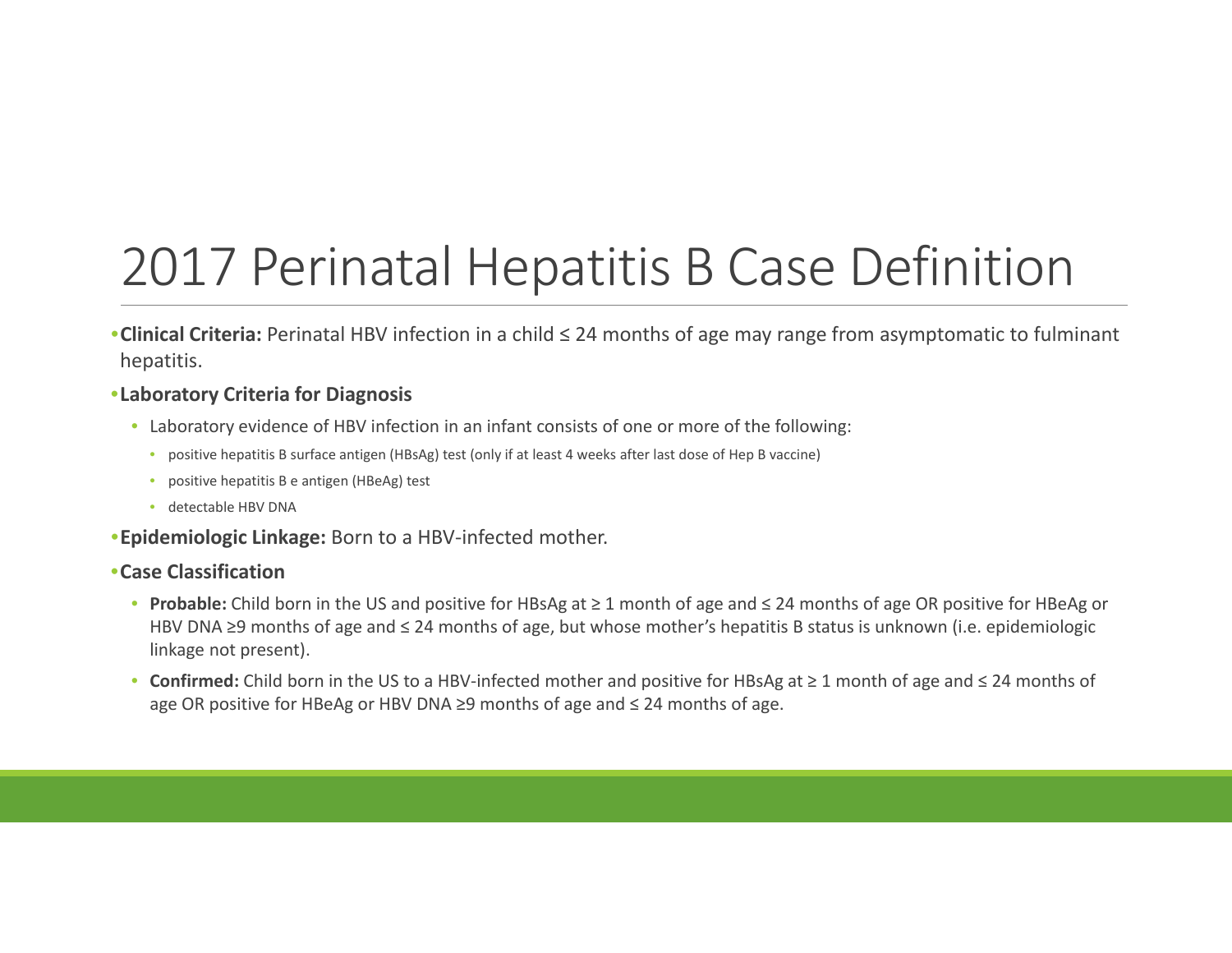### Invasive Pneumococcal Disease

•Suspect case definition removed

•The definition for probable cases has been added to include <sup>a</sup> case that meets the supportive laboratory evidence which is the identification of *Streptococcus pneumoniae* from <sup>a</sup> normally sterile body site by <sup>a</sup> CIDT without isolation of the bacteria

•Criteria for distinguishing <sup>a</sup> new case from an existing case:

• A single case should be defined as <sup>a</sup> health event with <sup>a</sup> specimen collection date the occurs more than 30 days from the last known specimen with <sup>a</sup> positive lab finding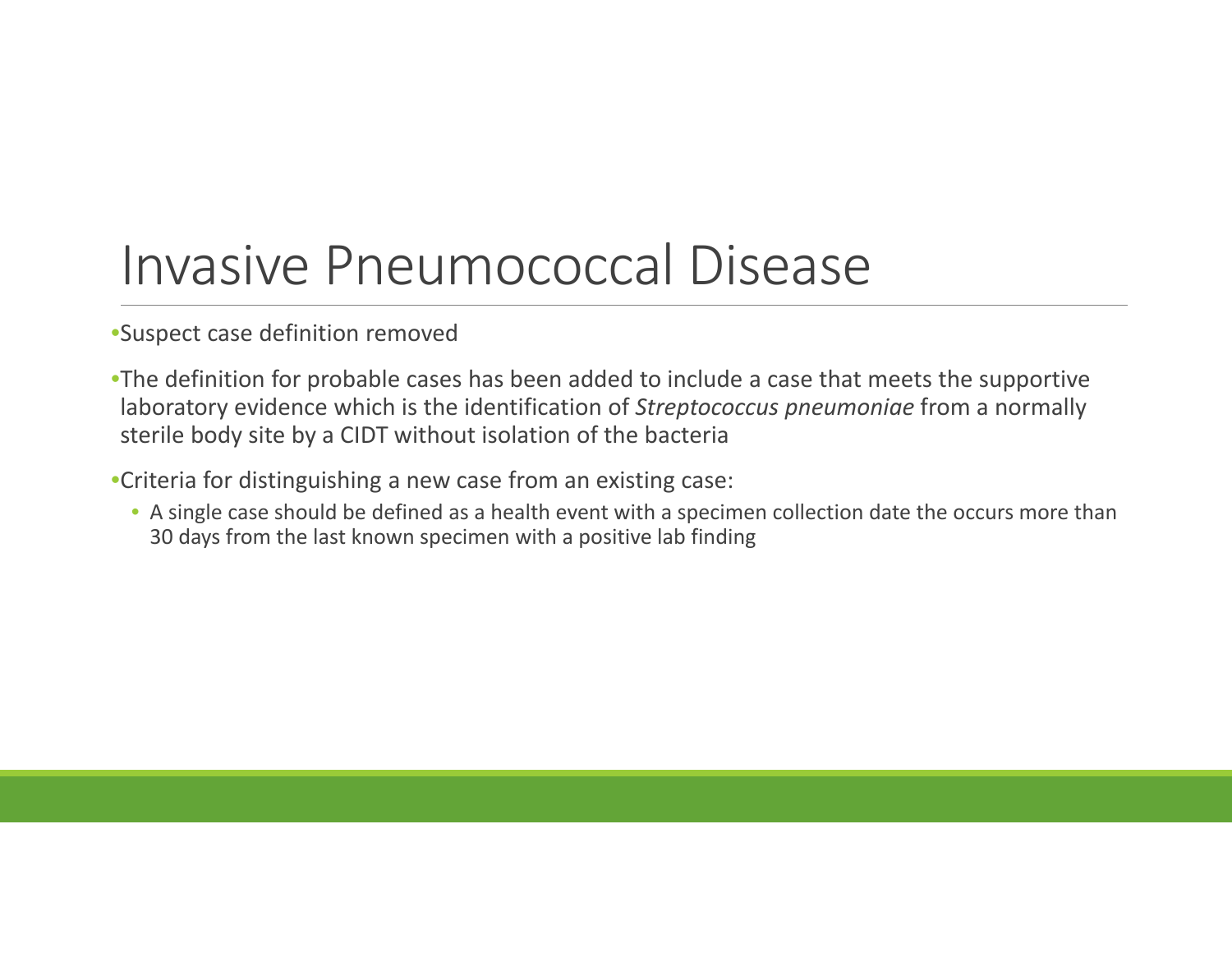### 2017 Invasive Pneumococcal Disease Case Definition

#### •**Laboratory Criteria for Diagnosis**

- Supportive: Identification of *S. pneumoniae* from <sup>a</sup> normally sterile body site by <sup>a</sup> CIDT without isolation of the bacteria.
- Confirmatory: Isolation of *S. pneumoniae* from <sup>a</sup> normally sterile body site.

- **Probable:** A case that meets the supportive laboratory evidence.
- **Confirmed:** A case that meets the confirmatory laboratory evidence.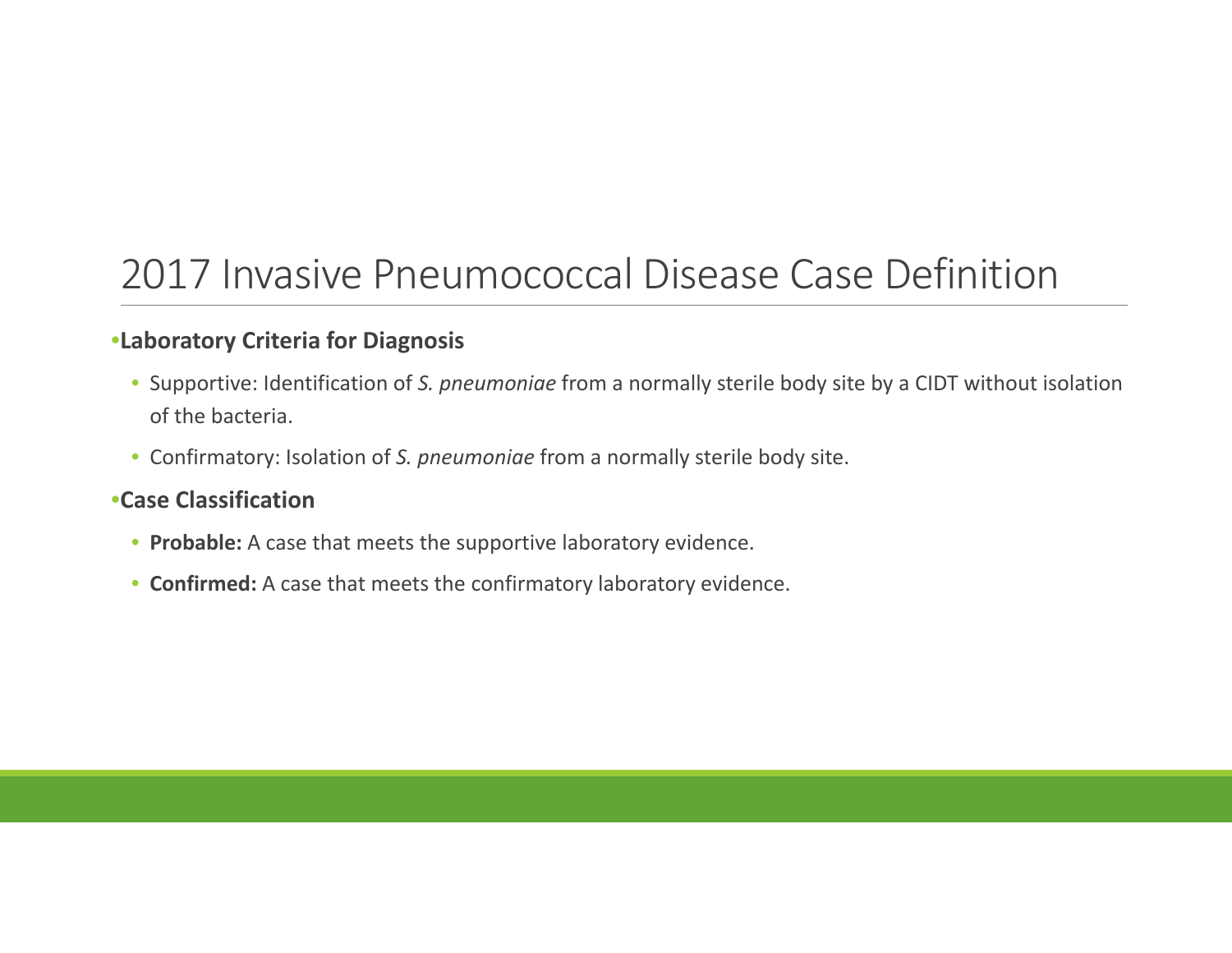### Lyme Disease

•Updated laboratory criteria

•Reference to exposure in "endemic" counties is removed

• Exposure is now categorized based on whether it likely occurred in <sup>a</sup> state that consistently reports <sup>a</sup> high incidence of Lyme disease (>10 per 100,000 population) or in <sup>a</sup> state where Lyme disease is less frequently reported

•Criteria to distinguish <sup>a</sup> new case from an exiting case:

• Based upon the case not previously being reported to public health authorities

•Note: final Lyme disease case counts will be included in the *MMWR* annual summary reports but will be omitted from the weekly NNDSS surveillance tables.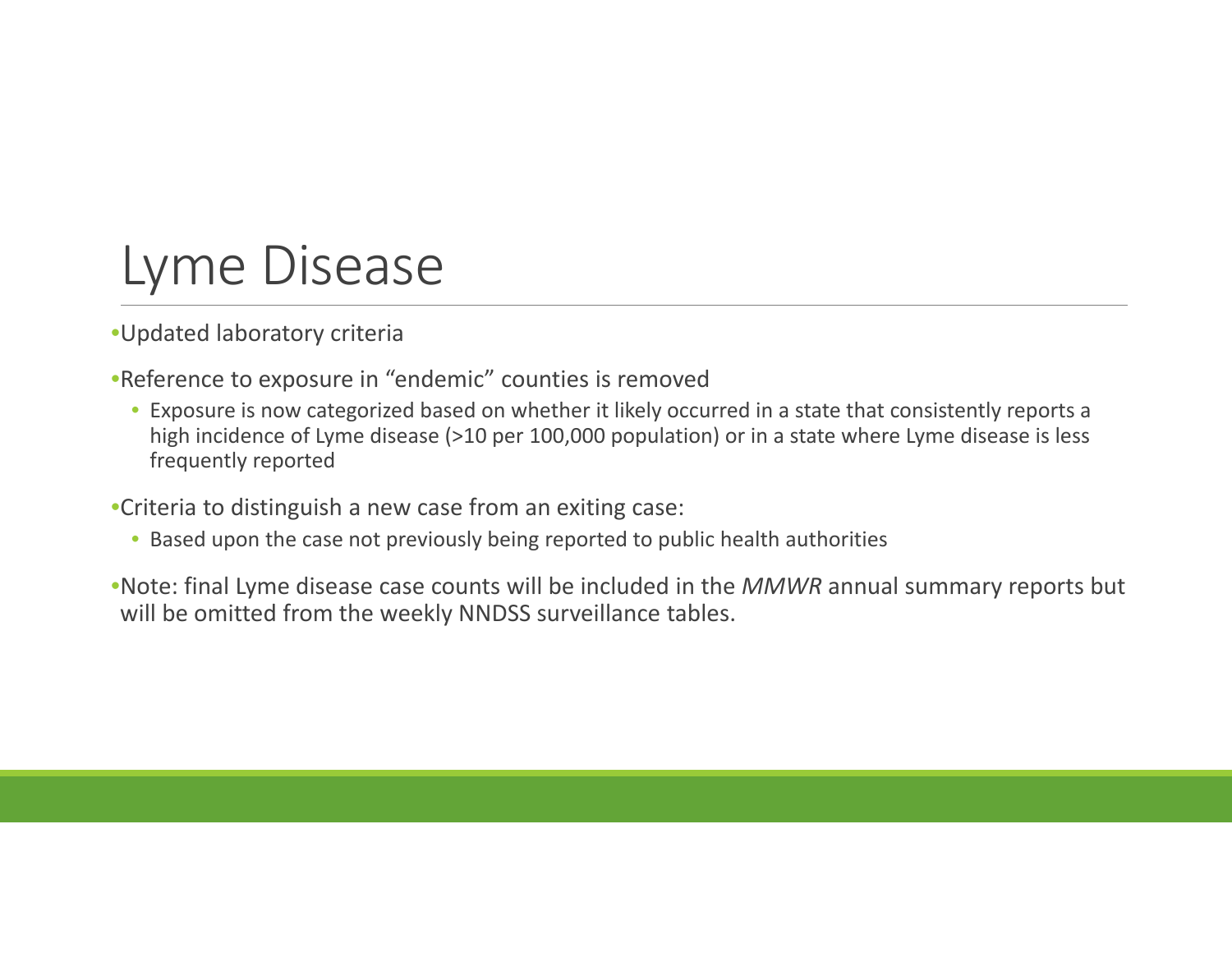### 2017 Lyme Disease Case Definition

#### •**Laboratory Criteria for Diagnosis**

- A positive culture for *B. burgdorferi*, **OR**
- A positive two-tier test. (This is defined as a positive or equivocal EIA or IFA followed by a positive IgM or IgG WB for Lyme<br>disease **OR** disease **OR**
- A positive single‐tier IgG WB test for Lyme disease

**Exposure:** Defined as having been (less than or equal to 30 days before onset of EM) in wooded, brushy, or grassy areas (i.e., potential tick habitats) of Lyme disease vectors. Since infected ticks are not uniformly distr occurred in a high or low incidence state is needed. An exposure in a high-incidence state is defined as exposure in a state with an average Lyme<br>disease incidence of at least 10 confirmed cases/ 100,000 for the previous t a disease incidence of <10 confirmed cases/100,000 (*see* https://www.cdc.gov/lyme/stats/tables.html). A history of tick bite is not required.

- Suspected: A case of EM where there is no known exposure (as defined above) and no laboratory evidence of infection (as<br>defined above), OR a case with evidence of infection but no clinical information available (e.g., a
- **Probable:** Any other case of physician‐diagnosed Lyme disease that has laboratory evidence of infection (as defined above).
- **Confirmed:**
	- A case of EM with exposure in <sup>a</sup> high incidence state (as defined above), **OR**
	- A case of EM with laboratory evidence of infection and <sup>a</sup> known exposure in <sup>a</sup> low incidence state, **OR**
	- Any case with at least one late manifestation that has laboratory evidence of infection.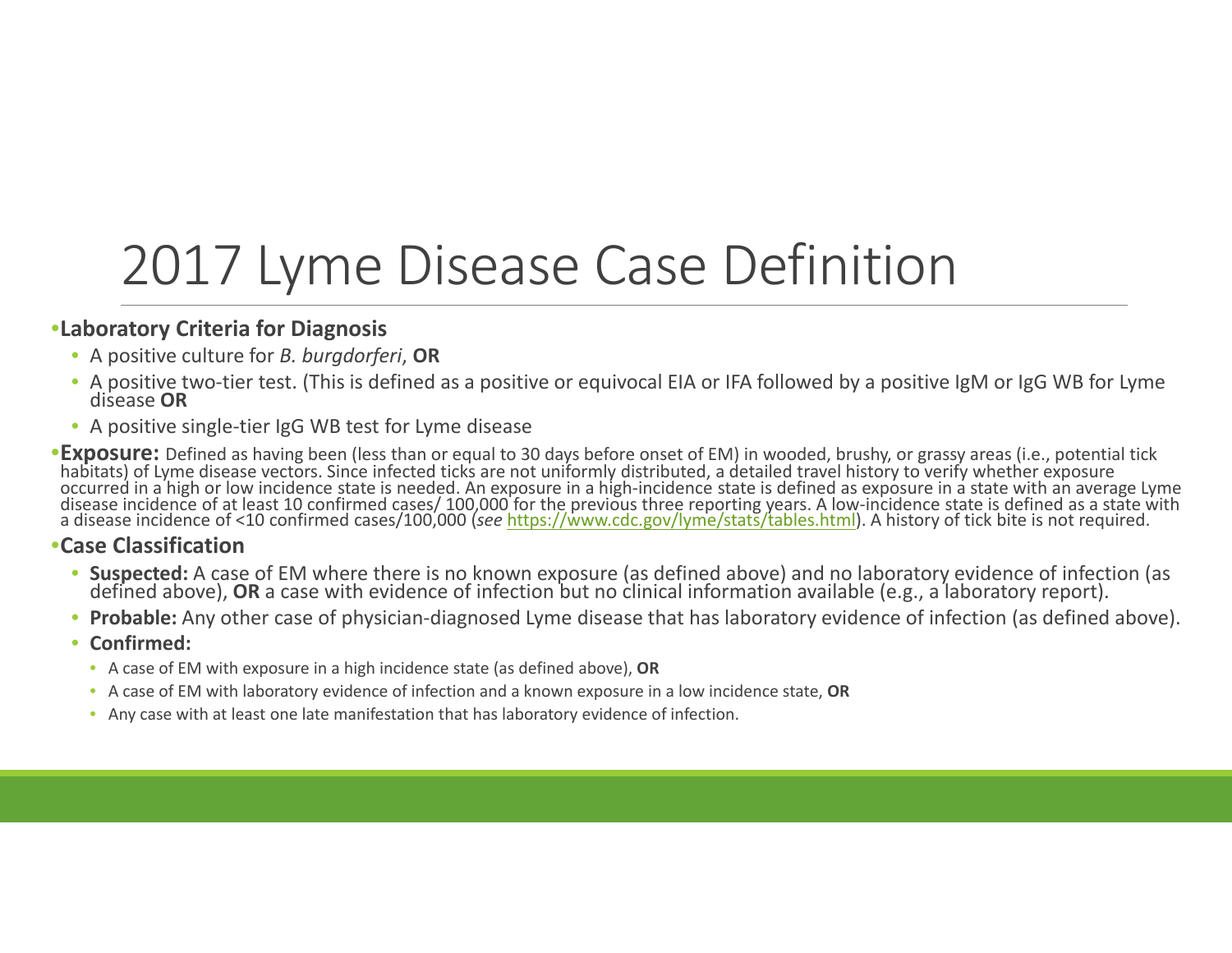### Tularemia

•Supportive laboratory criteria now includes detection of *F. tularensis* in <sup>a</sup> clinical or autopsy specimen using polymerase chain reaction (PCR), for <sup>a</sup> probable case

•Confirmatory laboratory criteria now includes isolation of *F. tularensis* in an autopsy specimen in addition to <sup>a</sup> clinical specimen

•Epidemiological linkage has been added to support clinical diagnosis.

•Criteria to distinguish <sup>a</sup> new case from an existing case:

• Serial or subsequent cases of tularemia experienced by one individual should only be counted if there is an additional epidemiologically compatible exposure and new onset of symptoms. Because the duration of antibodies to *F. tularensis* is not known, mere presence of antibodies without <sup>a</sup> clinically‐compatible illness **AND** an epidemiologically compatible exposure within 12 months of onset may not indicate <sup>a</sup> new infection, especially among persons who live in endemic areas.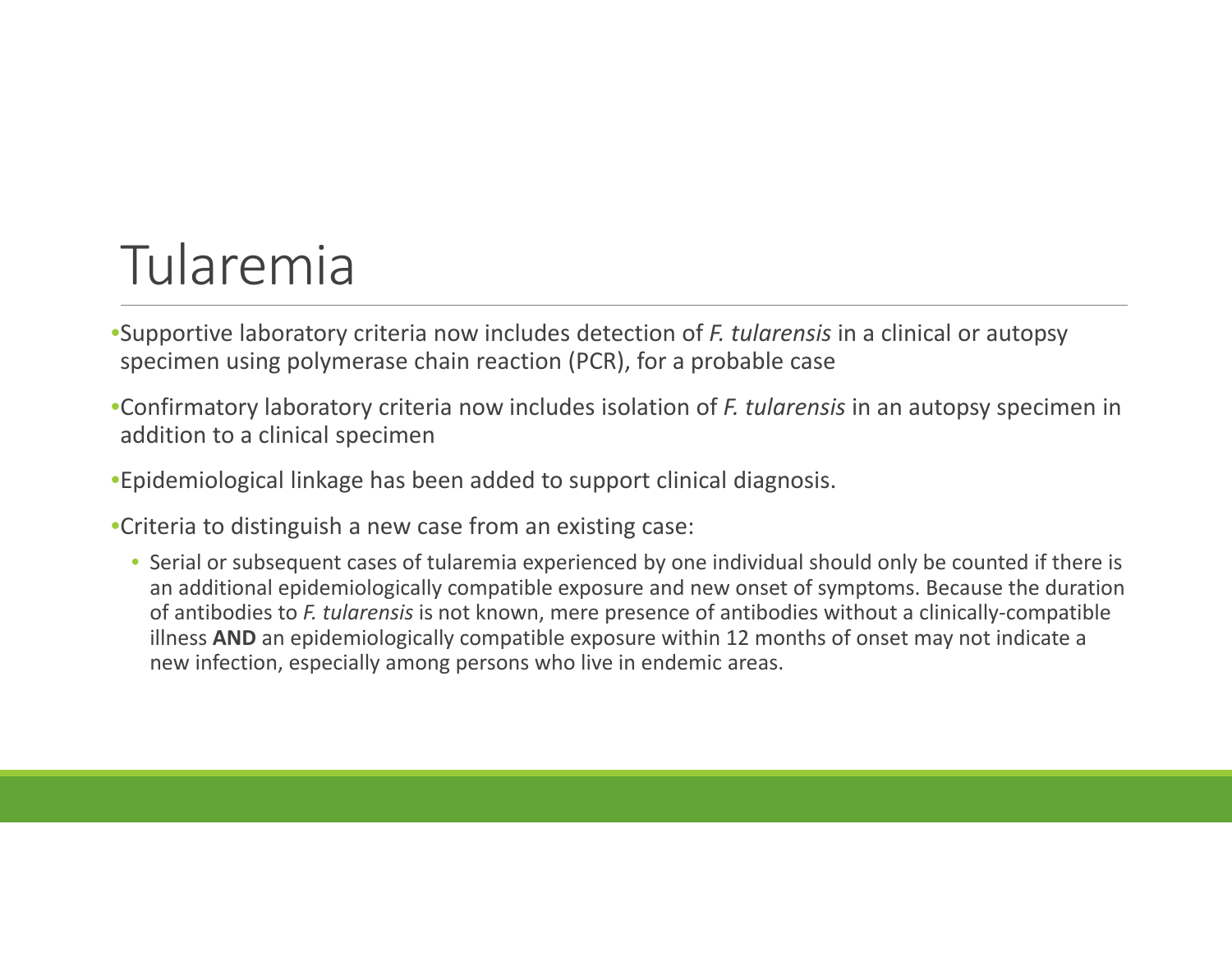### 2017 Tularemia Case Definition

#### •**Laboratory Criteria for Diagnosis**

- •*Supportive*
	- Elevated serum antibody titer(s) to *F. tularensis* antigen (without documented fourfold or greater change) in <sup>a</sup> patient with no history of tularemia vaccination, **OR**
	- Detection of *F. tularensis* in <sup>a</sup> clinical or autopsy specimen by fluorescent assay, **OR**
	- Detection of *F. tularensis* in <sup>a</sup> clinical or autopsy specimen by <sup>a</sup> polymerase chain reaction (PCR)

#### •*Confirmatory*

- Isolation of *F. tularensis* in <sup>a</sup> clinical or autopsy specimen, **OR**
- Fourfold or greater change in serum antibody titer to *F. tularensis* antigen between acute and convalescent specimens
- •**Epidemiologic Linkage:** Clinical diagnosis is supported by evidence or history of <sup>a</sup> tick or deerfly bite, exposure to tissues of a mammalian host of *F. tularensis*, including via an animal bite, or exposure to potentially contaminated water.

- **Probable:** A clinically-compatible case with supportive laboratory evidence.
- **Confirmed:** A clinically‐compatible case with confirmatory laboratory evidence.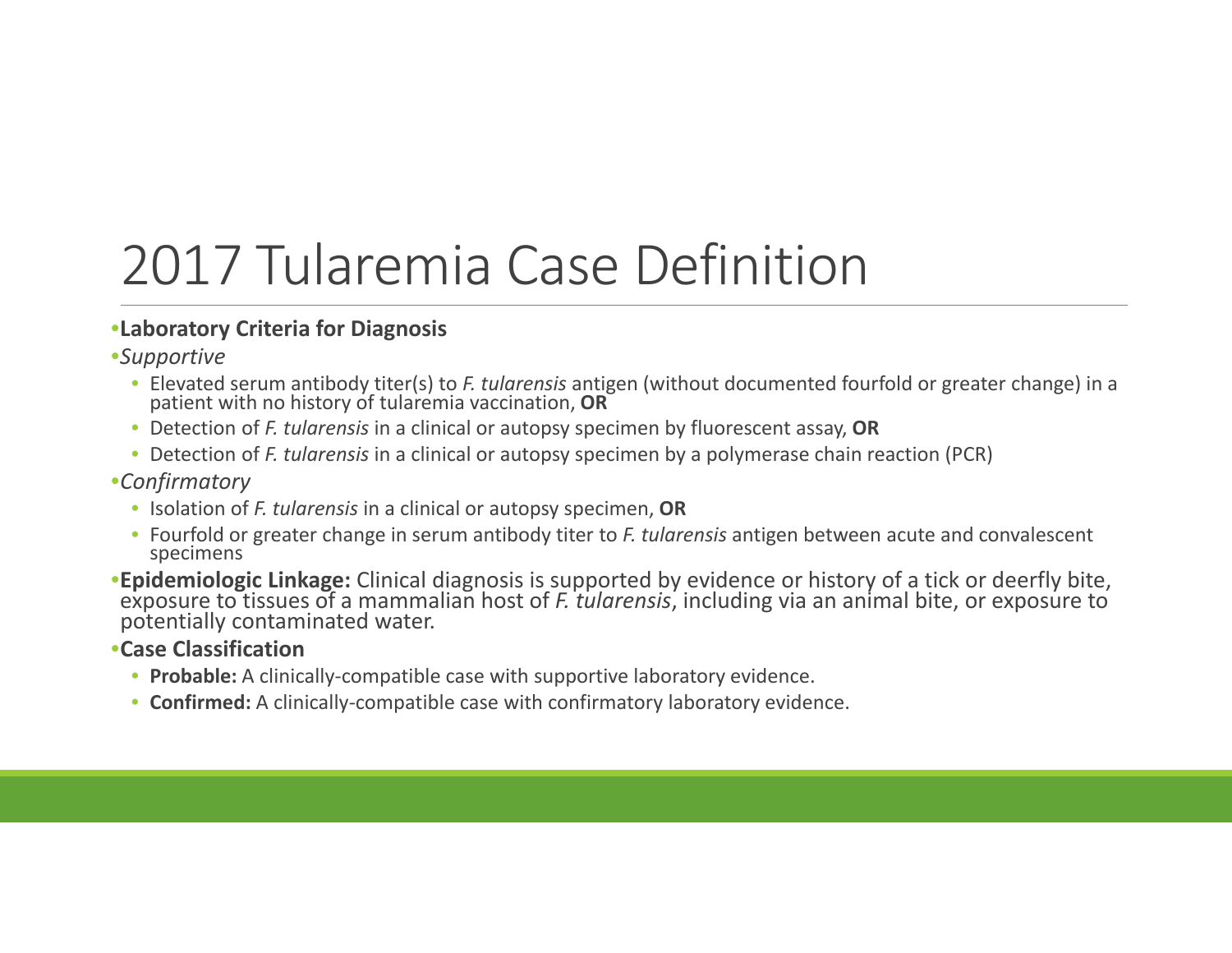New conditions to be placed under standardized surveillance, but not added to the NNDSS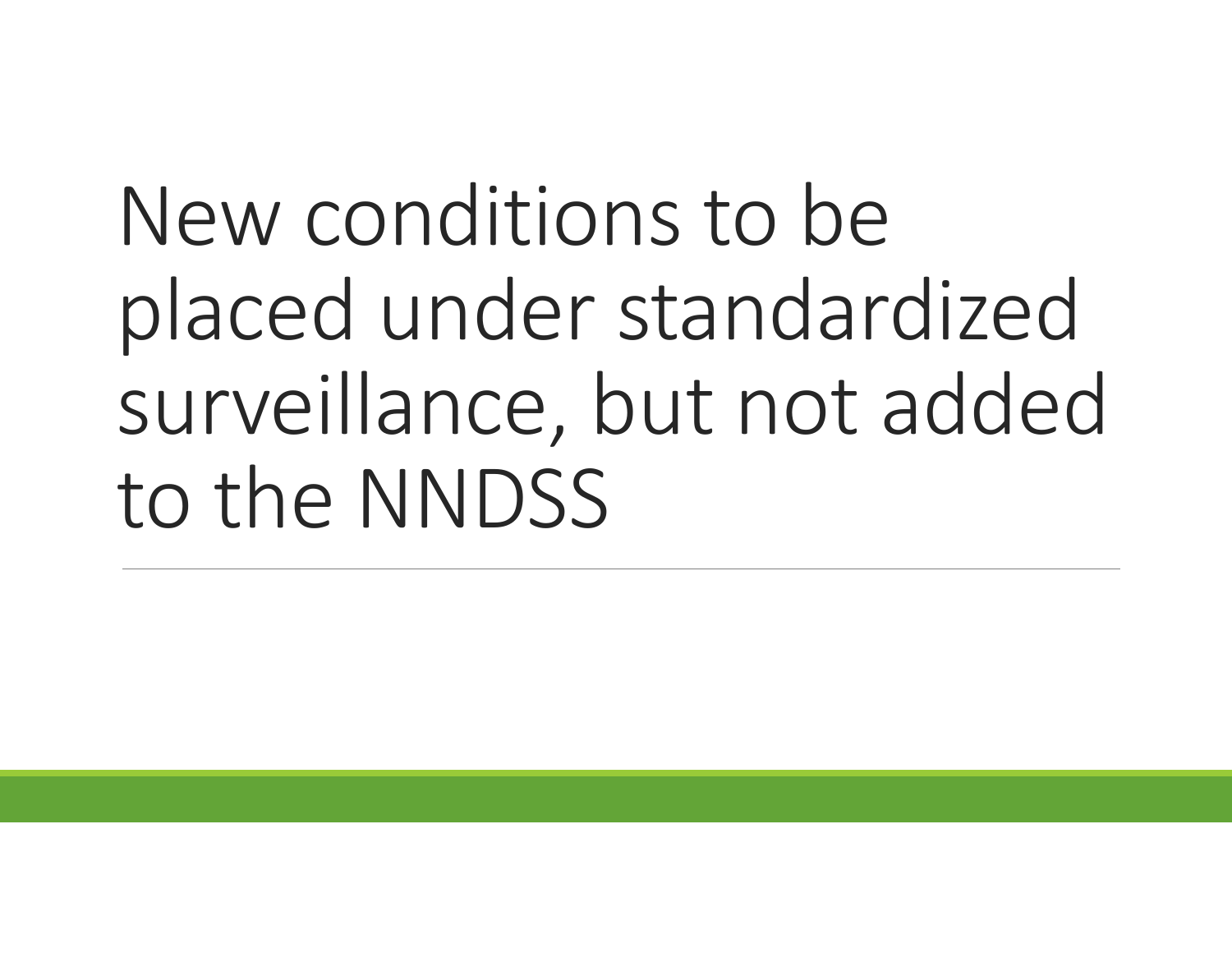### Histoplasmosis

•Established standardized criteria for case identification and classification.

•Condition will be added to the NNDSS pending Office of Management and Budget Paperwork Reduction Act Approval (OMB PRA)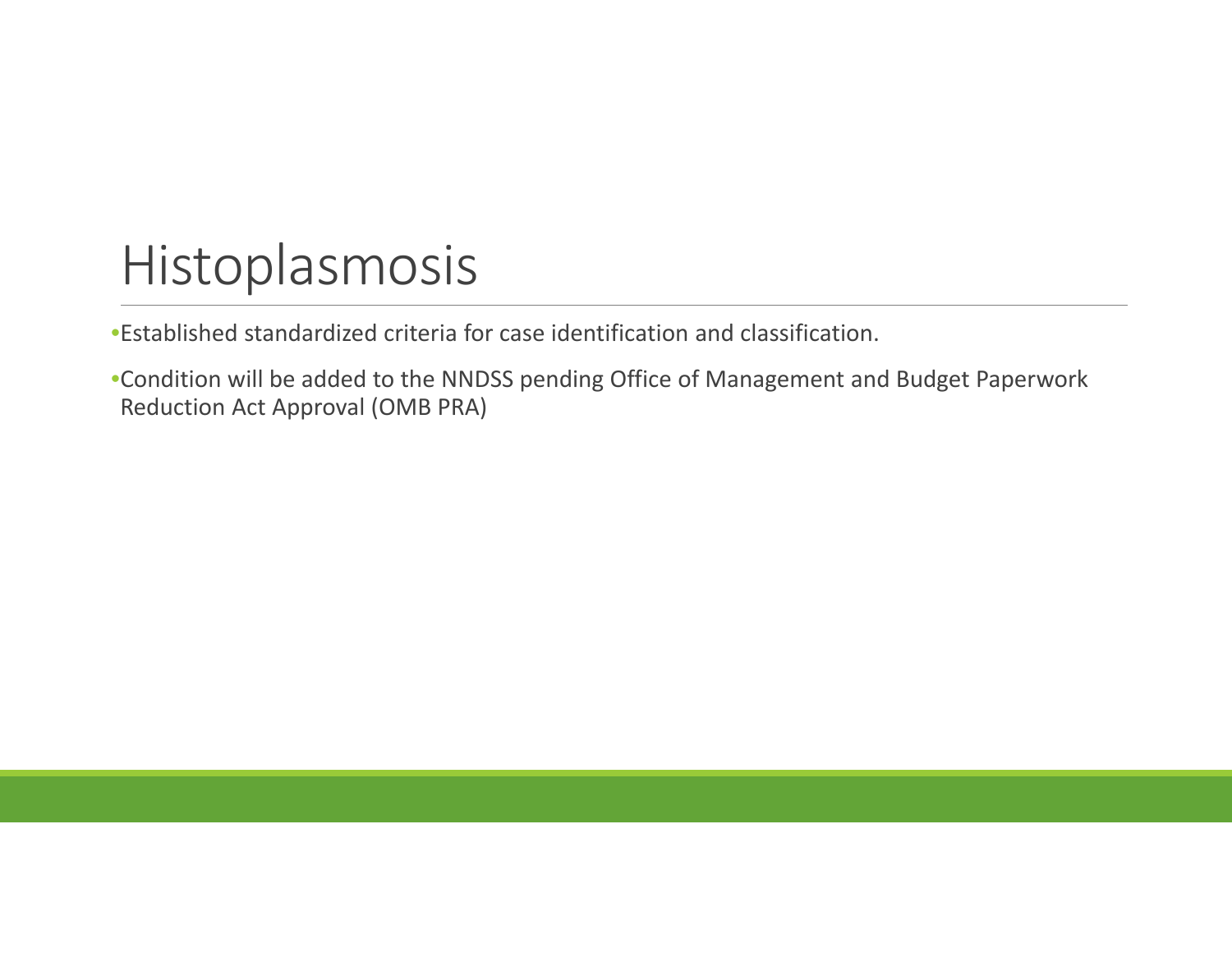### Free‐living Amebae Infections

•New standards for case identification to reflect increased use of advanced molecular diagnostics for Free‐living Amebae infection and less reliance on visualization along to identify amebae changes in testing practices

•The following conditions will be added to the 2017 NNDSS list

- *Naegleria fowleri* causing Primary Amebic Meningoencephalitis
- *Balamuthia mandrillaris* disease
- Acanthamoeba disease (excluding keratitis)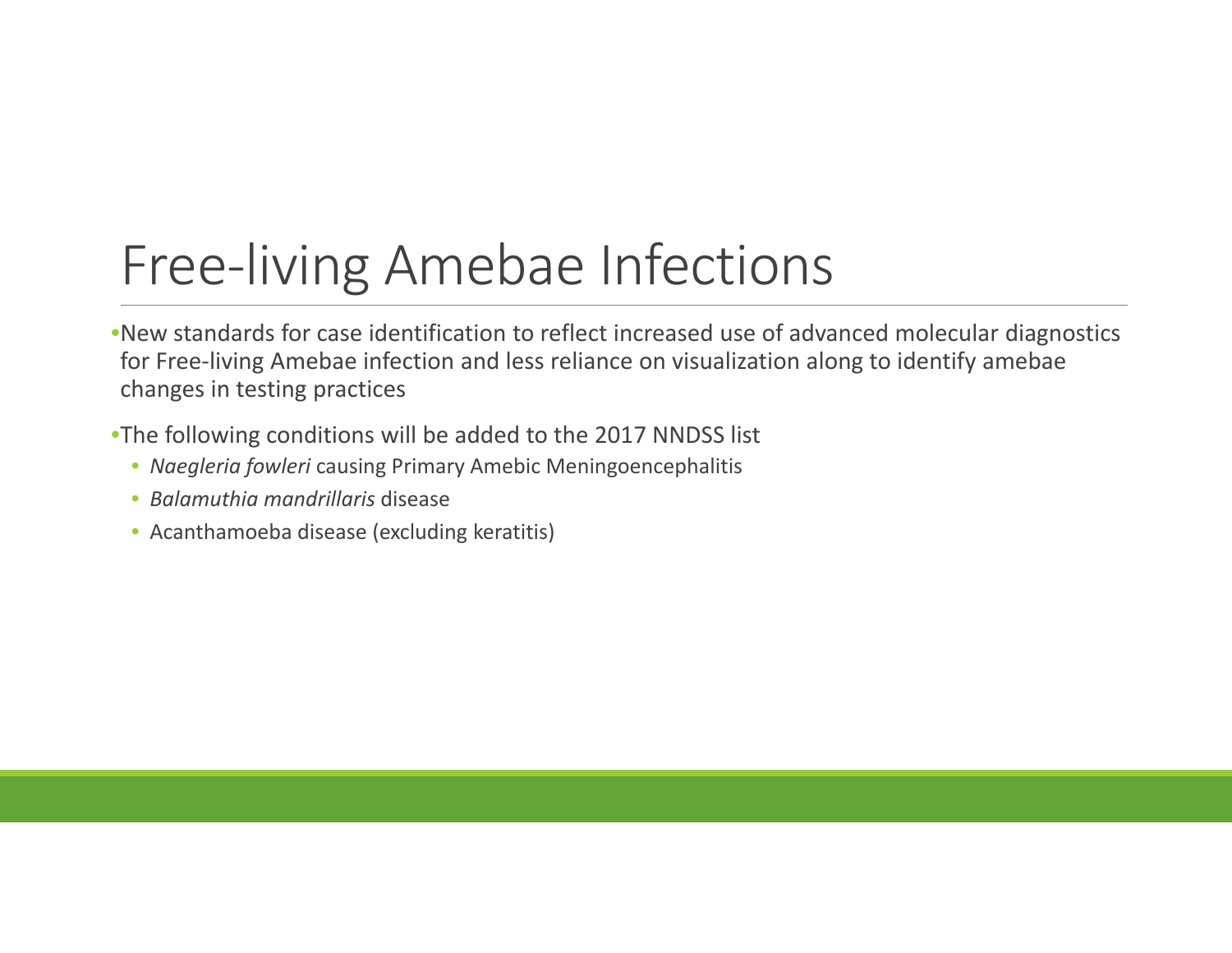### Change in Display of Hepatitis C data

•Provisional data in the weekly MMWE will now be displayed with separate columns for 'Hepatitis C, acute, confirmed' and 'Hepatitis c, acute, probable'

•For finalized data in the NNDSS Annual Summary, 'Hepatitis C, acute' will now be displayed with two rows – 'Hepatitis C acute, confirmed' and 'Hepatitis C acute, probable'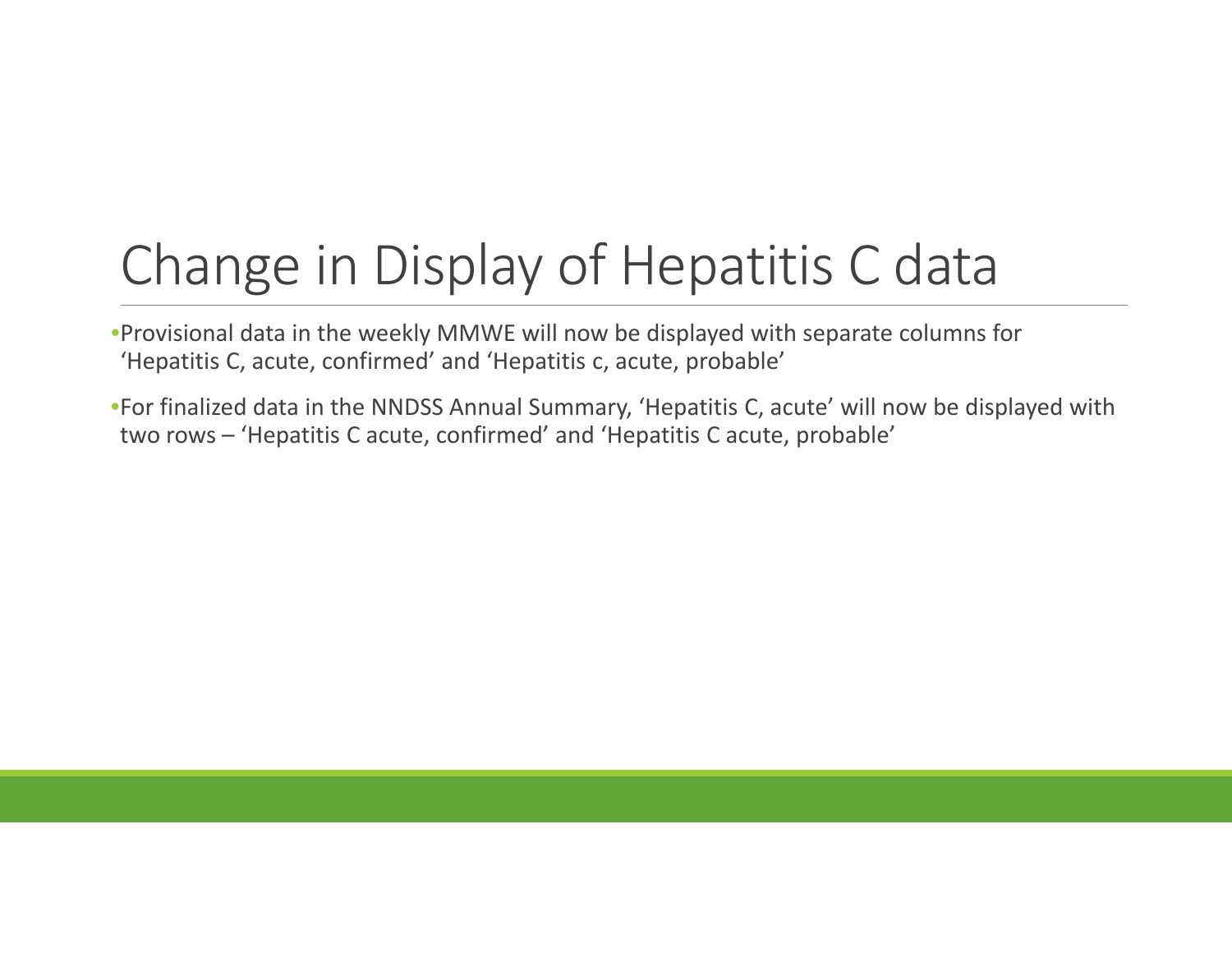### NNDSS Data and Statistics Page

•The NNDSS Data and Statistics page is now part of the NNDSS website:

• https://wwwn.cdc.gov/nndss/data‐and‐statisics.html